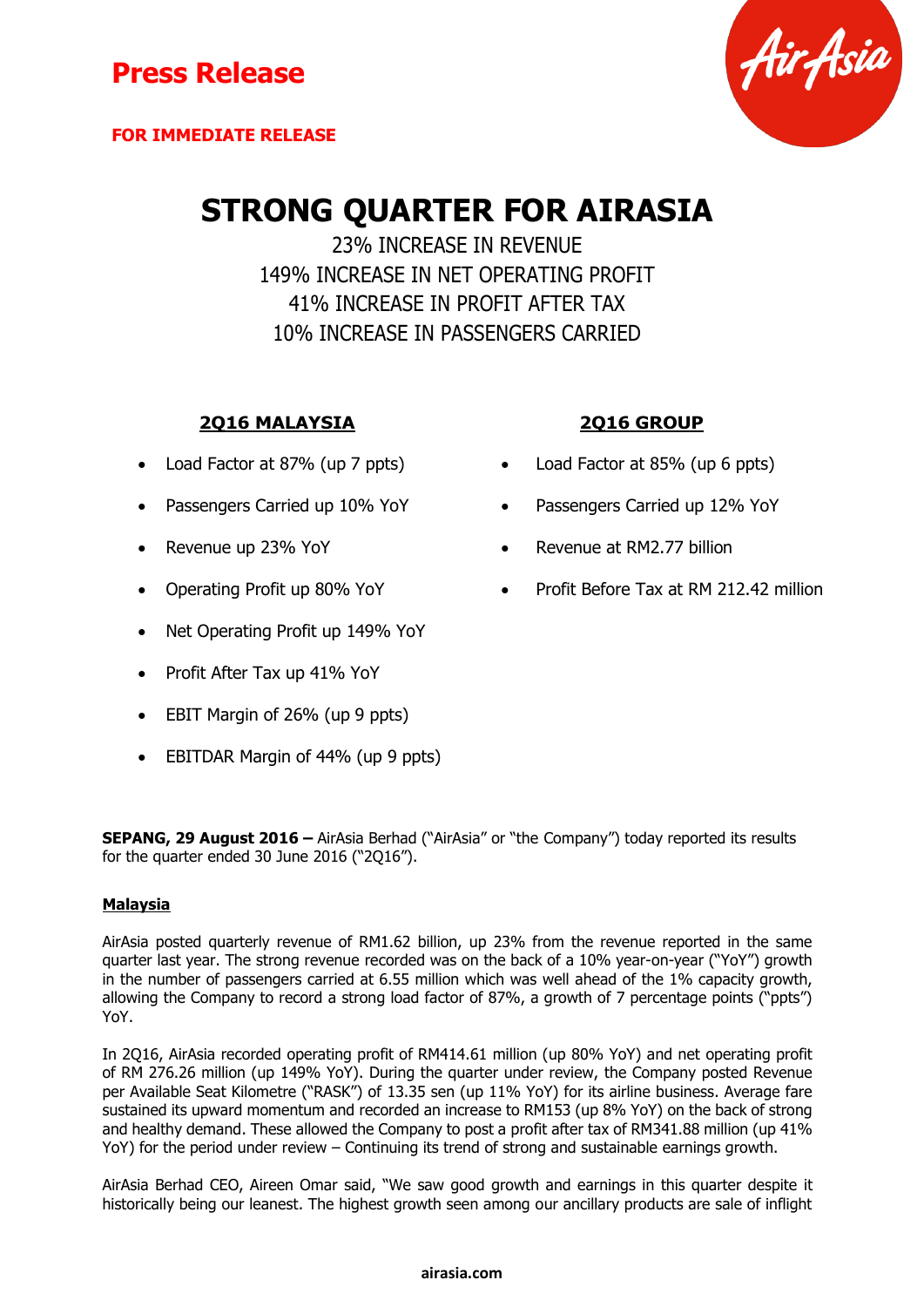## **Press Release**



#### **FOR IMMEDIATE RELEASE**

merchandise (up 400% YoY), AirAsia Courier (up 86%) and connecting fees for our 'Fly-Thru' service (up 65% YoY). These led to the Company recording an ancillary income per pax of RM48 this quarter (up 5% YoY). The Group recorded a 32% YoY increase for Fly-Thru traffic, and Kuala Lumpur remains the largest transit hub with 83% AirAsia Group Fly-Thru traffic with the growth of 31% YoY."

The Company's cost, measured in terms of Cost per Available Seat Kilometre ("CASK") was reported at 11.48 sen, reduced by 2% YoY. The lower cost was mainly due to 21% lower fuel expenses as average fuel price fell 24% to USD59 per barrel YoY despite a 4% increase in fuel consumption. This was partially offset by the 77% increase in lease expense due to 16 additional sale and leaseback, and increase in maintenance and user charges costs due to 2 additional operational fleet YoY. With this, the Company maintains its position as the lowest cost airline in the world.

On balance sheet, Aireen highlighted, "The management monitors the Company's net gearing level closely to ensure that it is constantly at a healthy and comfortable level. The Company's net gearing ratio continues to show improvement quarter-on quarter ("QoQ"), reported at 1.64 times at the end of 2Q16, 11% lower compared to the previous quarter due to 2% decrease in total debt and higher total equity."

Meanwhile, commenting on the Company's outlook, AirAsia's Group Chief Executive Officer, Tony Fernandes said, "In Malaysia, demand remains extremely robust and we foresee this to improve in the coming quarters as consumer sentiment is picking up in the domestic economy. Indian travellers entering Malaysia grew by 34% YoY and this shows our brand strengthening in the Indian market as we mount more domestic and international flights there. The Indian market coupled with both China and Asean will be key to our growth – We are the only airline that connects from China to Asean to India via our strong associate network. Based on our performance and trend for the first half of the year, we believe 2016 will be a very good year for the Company".

Adding on the outlook of cost environment, he said, "We remain beneficiaries of the low fuel price, with all associates observing lower aircraft fuel expense, leading to lower CASK for the Group. For 2016 we have hedged 75% of our fuel requirements as a Group at an average cost of USD56 per barrel on jet kerosene. Meanwhile, we have hedged approximately 45% for 2017 of our fuel requirements at an average cost of USD58 per barrel."

#### **AirAsia Group – Proforma Consolidated Results of AirAsia Berhad and Associate Airlines**

Segment reporting of associates are included in the quarterly Bursa Announcement (Note 9). The operating segments have been identified by each Air Operating Certificate ("AOC") held within the AirAsia Group ("Group"), and are categorised as Malaysia, Thailand, Indonesia, Philippines, India and Japan.

The Group posted quarterly revenue of RM2.77 billion while operating profit for the Group was recorded at RM425.66 million. The Group's profit before taxation for the quarter under review is recorded at RM212.42 million, while cash balances stood at RM2.71 billion.

On consolidation of accounts for the whole Group, the Company's auditor attempted to revisit their opinion on this matter and we are hopeful that the Group will be allowed to consolidate and therefore present a fairer view of the Group's performance and financial position.

#### **Thailand**

Thai AirAsia ("TAA") posted revenue of THB7.77 billion in 2Q16, an increase of 13% from the same period last year while net operating profit increased by 69% YoY to THB671.80 million. This led the associate to post a profit after tax of THB767.56 million (up 105% YoY) in 2Q16. Tony commenting on TAA's performance, "During the quarter, TAA recorded 18% YoY increase in passenger numbers ahead of capacity growth of 13%, with load factor increasing by 3 ppts to 83% due to the strong tourist arrivals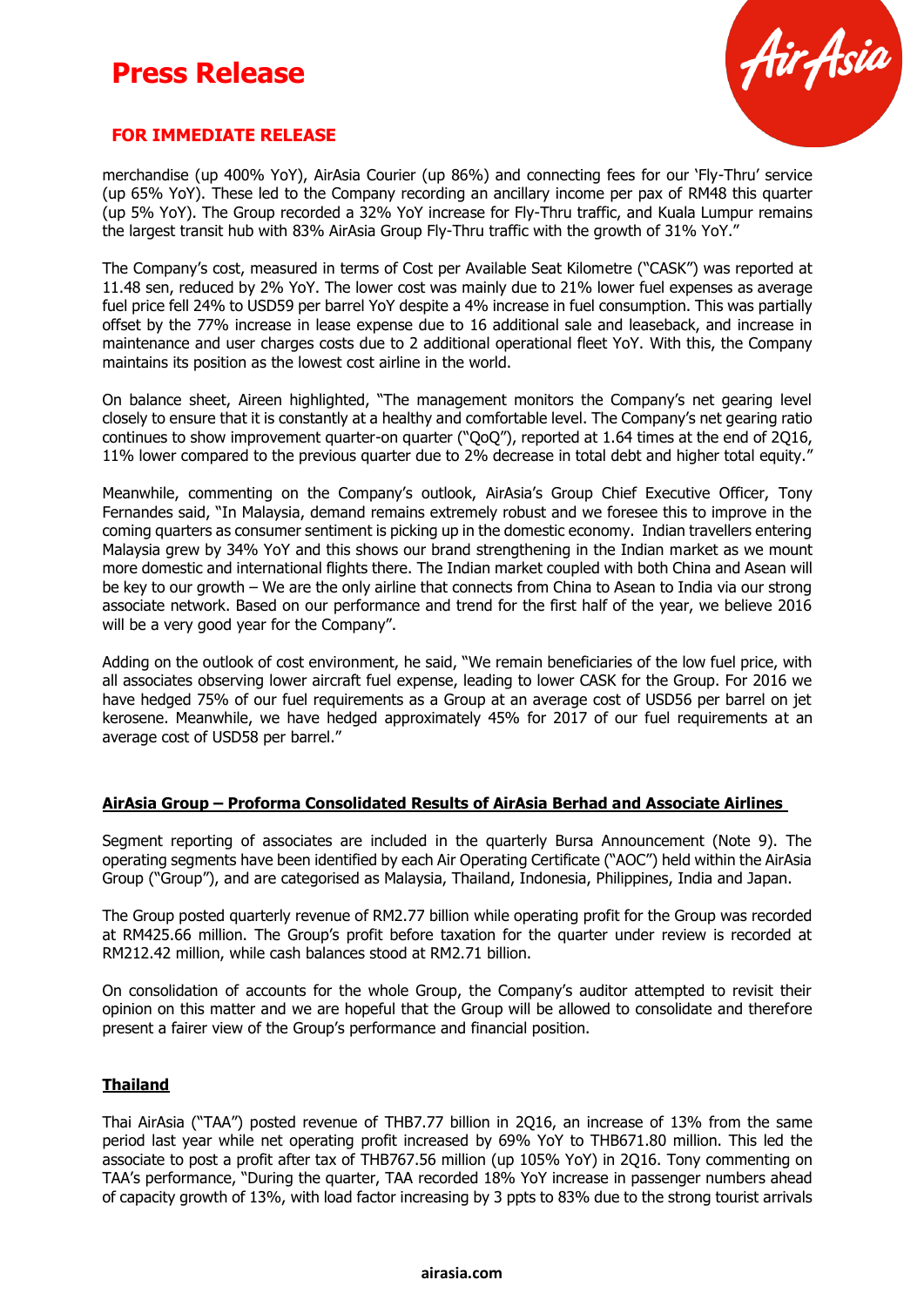## **Press Release**



#### **FOR IMMEDIATE RELEASE**

from China and Asean which grew by 14% and 6% respectively despite the quarter being a low travel period. RASK decreased to THB1.51 (down 3% YoY). However, CASK reduced by 6% YoY to THB1.38 due to 17% drop in fuel expenses, following the 29% YoY reduction of average fuel price from USD84 per barrel to USD60 per barrel."

Tony highlighted, "Thailand sustained its strong growth momentum as the tourism industry shows no signs of slowing down. TAA has put in place additional capacity to capitalise on this growing demand by taking in 2 additional aircraft and by launching 7 new routes in 2Q16. The Tourism Council of Thailand forecast 3Q16 tourist arrivals to grow further by 11.5% YoY. TAA has performed ahead of the industry and sustain its leadership position in the highly competitive Thai market through rapid capacity expansion and increasing frequency as well as the number of routes."

#### **Indonesia**

Indonesia AirAsia ("IAA") recorded revenue of IDR887.38 billion in 2Q16, down 30% YoY which is in-line with the planned 37% decrease in capacity. Load factor recorded a 10 ppts improvement to 83%. Meanwhile, IAA registered a lower net operating loss of IDR84.60 billion (narrowed by 83%) and a smaller loss after tax of IDR 63.35 billion (narrowed by 87%). Tony highlighted, "IAA's turnaround plan is showing good signs especially on the cost side. CASK decreased 19% from a year ago in all areas, particularly on lower aircraft operating leases and fuel expenses. The underlying strategy behind the turnaround plan was to remove additional aircrafts from IAA's fleet that can be better utilised by other associates, seven of which have been transferred out as planned. The benefits of this can be seen in the quarter under review where aircraft operating lease expense has reduced by 54% following a lease rate restructuring while maintenance and overhaul cost have decreased by 34%."

In addition, Tony stressed, "IAA has right-sized its fleet and network which has contributed to lower operational losses as seen from our 2Q16 performance whereby cost decreased in all categories except for user charges. On the outlook for IAA in 3Q16, load factor is forecast at 92% which is due to high season demand. For the remaining quarters, IAA will continue to focus on promoting international routes. IAA is set to re-group and expand once again on international routes where we are the strongest. We forecast IAA will turn into black in 2H16."

#### **Philippines**

Philippines AirAsia ("PAA") posted an 11% increase in revenue at PHP2.57 billion and strong growth in the number of passenger carried (up 3% YoY). Load factor was at a high of 91%, up by 11 ppts YoY. CASK increased by 1% to PHP2.53 due to higher depreciation of property, plant and equipment (up 144% YoY) and maintenance & overhaul cost (up 55% YoY). Further guided by the management's turnaround plan, net operating losses reduced to PHP162.68 million (narrowed by 72% YoY) while loss after tax of PHP539.05 million (narrowed by 31% YoY) was observed in the quarter under review mostly due to forex losses of PHP376.37 million. Tony added, "The cost reduction and re-fleeting exercise has enabled us to achieve lower losses for our operations this quarter."

Adding on to the Philippines, he said, "The turnaround progress of our operations pushes on as revenue, load factor and average fare shows a positive increase. On the associates' outlook, 3Q16 is expected to perform better YoY with revenue anticipated to be higher by 30% as average fares and load factor are projected to be higher. The forecasted load factor for the third quarter of 2016 is at 85%. PAA remains on track with its turnaround plan to rationalise its fleet composition to further reduce its cost structure in the remaining quarters in 2016. Thus, we expect that PAA will be profitable in 2H16.

#### **India**

AirAsia India ("AAI") recorded a 73% increase in revenue at INR1.89 billion and carried higher number of passenger (up 76% YoY). Meanwhile, load factor was at 87% (up 4 ppts YoY) while ancillary revenue per passenger grew by 13% to INR415. Tony stressed, "India is progressing very well in the past few quarters. Load factor has again posted a record high which demonstrates our guests' preference for